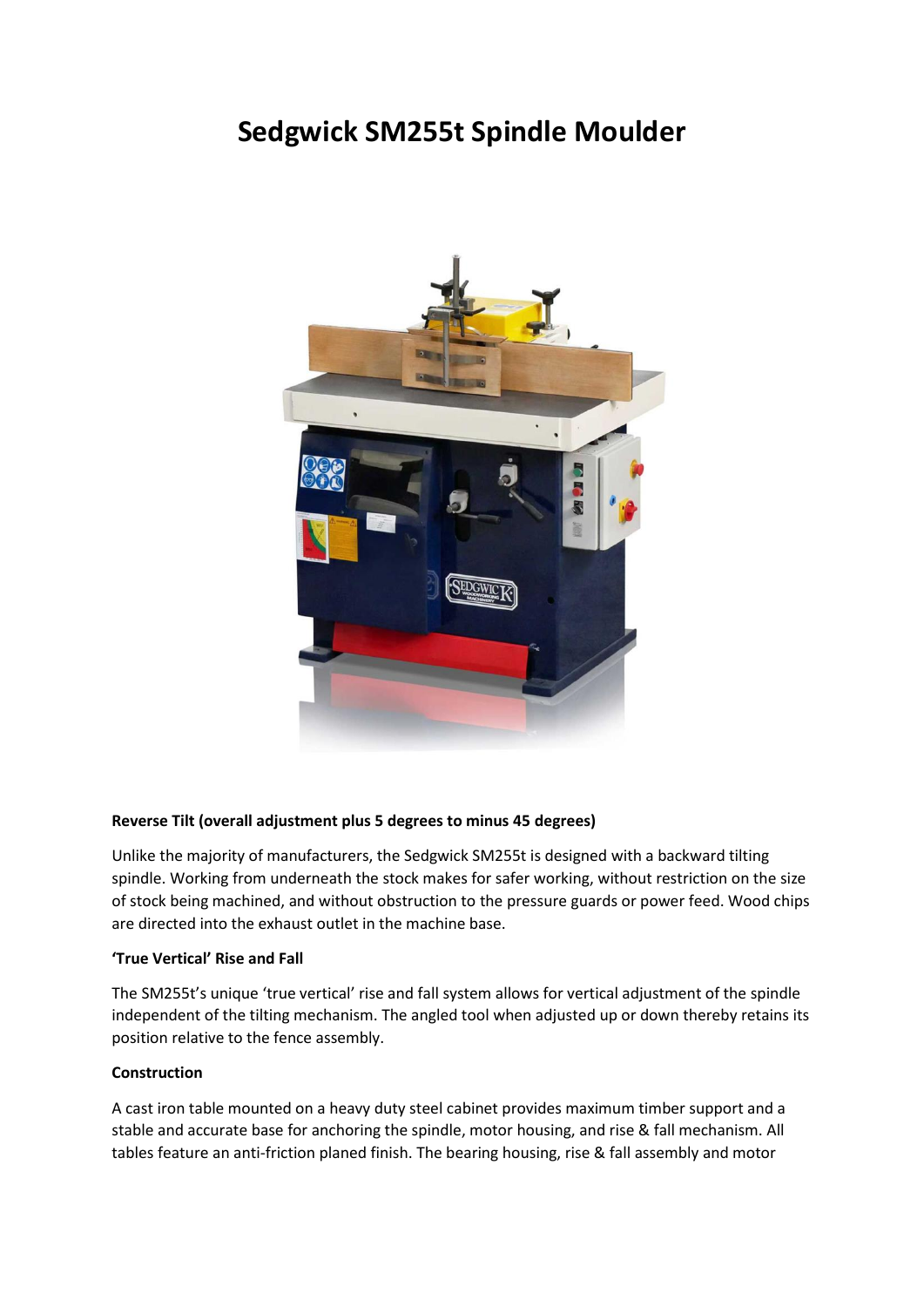mountings are also in machined cast iron. The spindle is belt driven by an industrial motor and runs in "sealed for life" bearings, which require only minimal maintenance.

## **Ease of Operation**

The spindle rise and fall and tilt mechanisms are operated by a crank handle at the front of the machine. Both positions are read from a digital indicator. The SM255t features a cast iron 'horseshoe' type assembly with independently adjustable precision-ground fence plates and movement indicators.

Changeover between the four spindle speeds is effected by quick and easy belt re-positioning. A viewing panel showing pulley speed is incorporated.

## **Versatility**

The machine's removable spindle allows the operator to select between 30mm and 11/4" dia. spindles, as well as offering the flexibility of optional router or tenoning spindles.

## **Safety Features**

The machine is equipped with a cast aluminium cutter guard and a robust shaw guard set with hexagonal mountings and steel ratchet handles. Twin outlets facilitate dust extraction from both the cutter well and fence locations. Additional safety features include: automatic braking; starter with thermal overload no volt release protection and lock-off emergency stop; lockable isolator; electronically interlocked door; a footstop and a socket for a power feed unit.

## **Optional Accessories**

## **Table Extensions**

To provide increased support for long work-pieces. Manufactured in strong sheet steel, a set of two extends the table length by 1000mm

## **Sliding Table**

To provide a stable moving platform for tenoning etc. The table is manufactured in steel tube, and runs on precision-ground case-hardened rollers and bearings. A mitre fence with 90-45o adjustment, timber stop and cam action timber clamp are all incorporated.

Table Size: 740 x30mm

Stoke: 900mm

Nett Weight: 70kg

### **Tenoning Hood**

To provide protective covering and a point of extraction (100mm) for cutters up to 350mm dia. The lid and visor are both adjustable, and feature a carrying handle.

### **Stub Spindle**

For use with counterbored cutterheads.

### **Router Spindle**